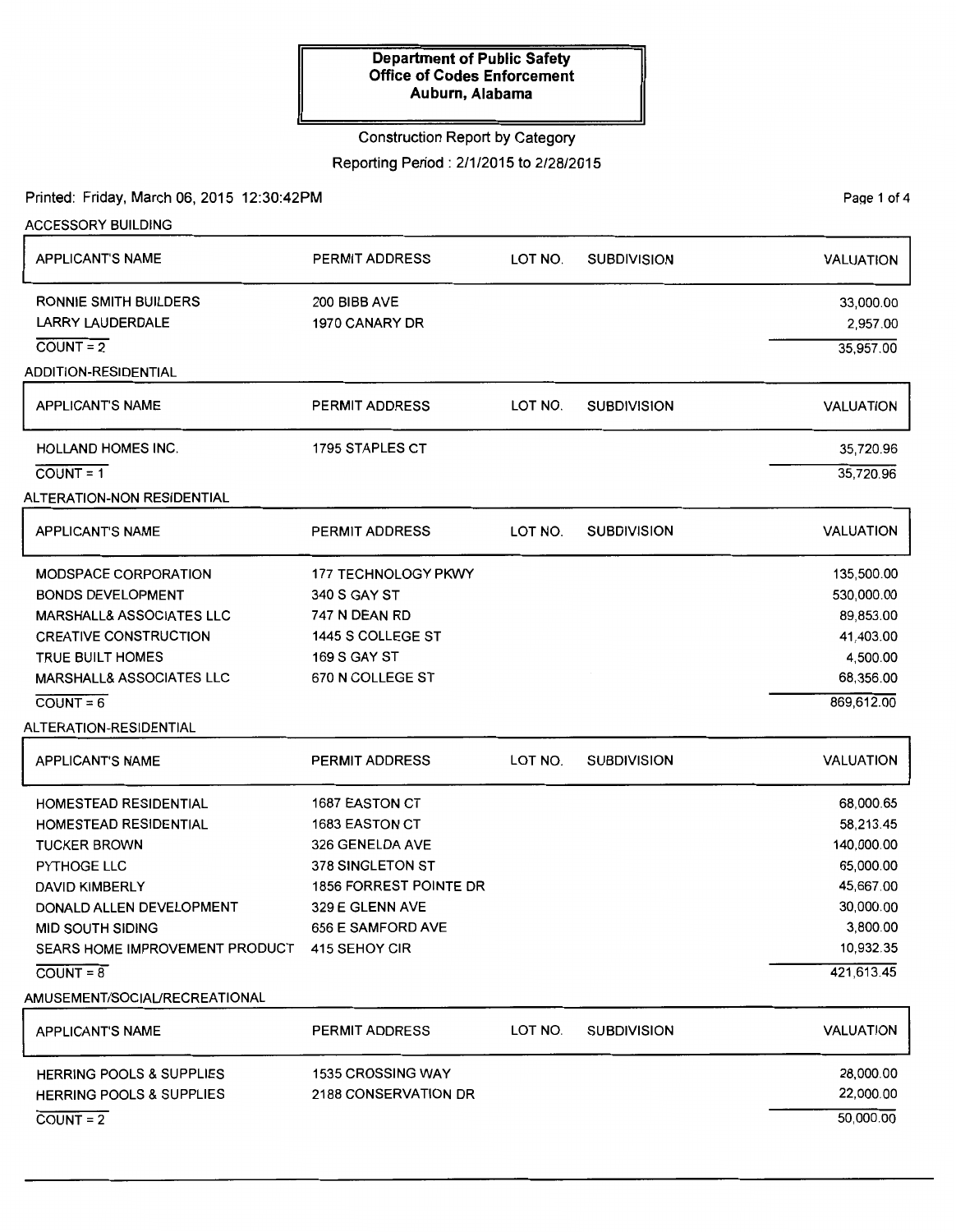## Construction Report by Category

Reporting Period : 2/1/2015 to 2/28/2015

Printed: Friday, March 06, 2015 12:30:42PM

FIVE OR MORE FAMILY BUILDING

| <b>APPLICANT'S NAME</b>                                                                                                                                     | <b>PERMIT ADDRESS</b>                                                           | LOT NO.  | <b>SUBDIVISION</b>                                                       | <b>VALUATION</b>                                             |
|-------------------------------------------------------------------------------------------------------------------------------------------------------------|---------------------------------------------------------------------------------|----------|--------------------------------------------------------------------------|--------------------------------------------------------------|
| DONALD ALLEN DEVELOPMENT<br><b>ENGINEERED SYSTEMS INC</b><br><b>LINDSEY CONTRUCTION LLC</b><br>$COUNT = 3$<br>ROOFING-RESIDENTIAL                           | 2037 S COLLEGE ST<br>368 W MAGNOLIA AVE<br>4315 GOLF CLUB DR                    |          | <b>WILLIAMSBURG</b><br><b>LANDING STRIP</b><br><b>FAIRWAYS AT AUBURN</b> | 1,376,000.00<br>810,000.00<br>16,387,634.73<br>18,573,634.73 |
| <b>APPLICANT'S NAME</b>                                                                                                                                     | <b>PERMIT ADDRESS</b>                                                           | LOT NO.  | <b>SUBDIVISION</b>                                                       | <b>VALUATION</b>                                             |
| <b>SUPERIOR ROOFING</b><br>JONES BROTHERS ROOFING<br>ALABAMA ROOFING & SHEET METAL<br>OPELIKA AUBURN ROOFING<br>$COUNT = 4$<br>SINGLE FAMILY HOUSE-ATTACHED | <b>1813 HAYDEN AVE</b><br>1252 COTTONWOOD CIR<br>110 CARY DR<br>251 E DRAKE AVE |          |                                                                          | 13,580.00<br>11,690.00<br>33,348.00<br>4,239.00<br>62,857.00 |
| <b>APPLICANT'S NAME</b>                                                                                                                                     | <b>PERMIT ADDRESS</b>                                                           | LOT NO.  | <b>SUBDIVISION</b>                                                       | <b>VALUATION</b>                                             |
| HOMESTEAD RESIDENTIAL<br><b>HOMESTEAD RESIDENTIAL</b><br>$COUNT = 2$                                                                                        | 1676 EASTON CT<br>1672 EASTON CT                                                | 6a<br>7a | <b>EAST LAKE TOWNHOMES</b><br><b>EAST LAKE TOWNHOMES</b>                 | 324,097.16<br>324,097.16<br>648,194.32                       |

PaQe 2 of 4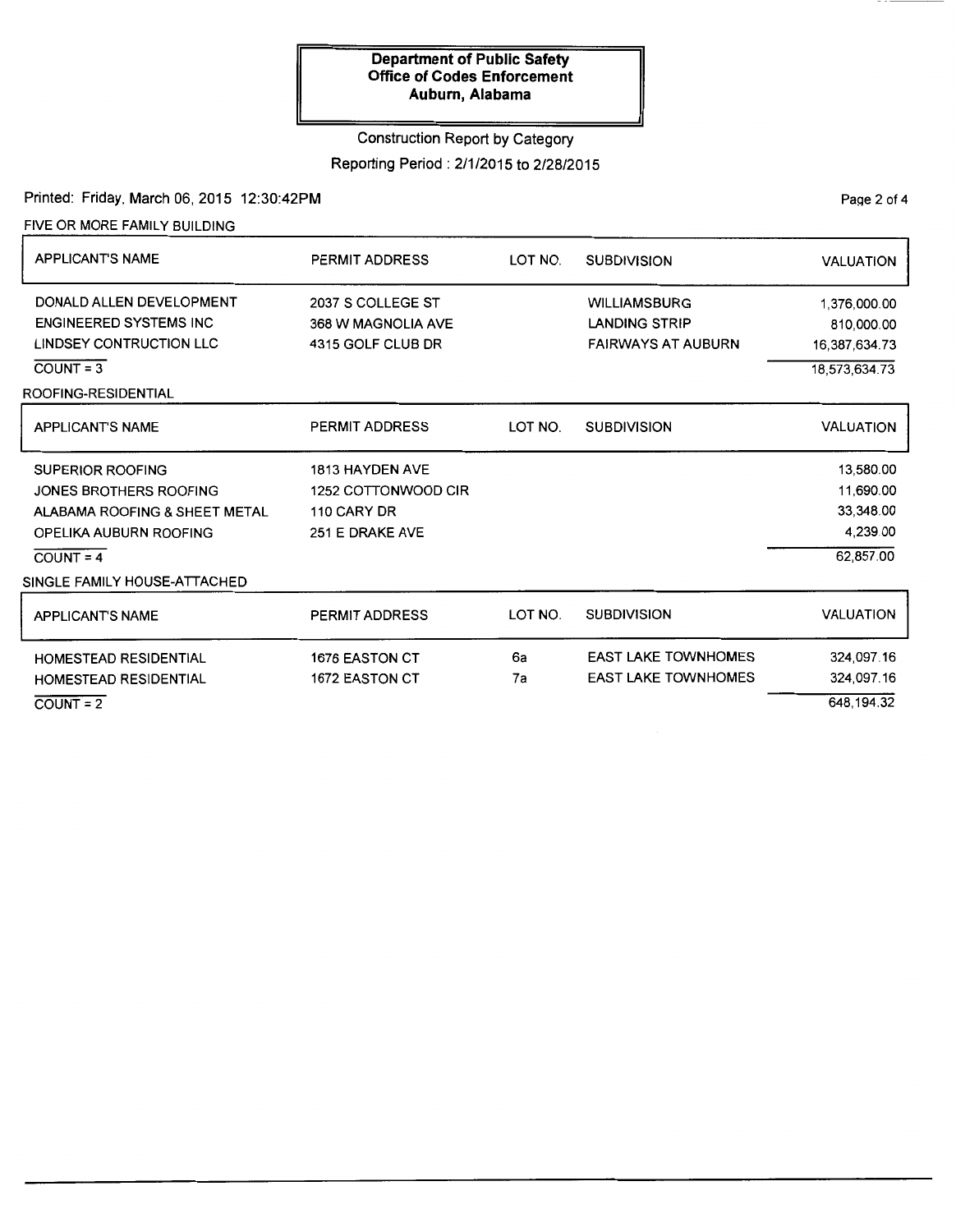# Construction Report by Category

Reporting Period : 2/1/2015 to 2/28/2015

## Printed: Friday, March 06, 2015 12:30:42PM **Page 3 of 4**

#### SINGLE FAMILY HOUSE-DETACHED

| <b>APPLICANT'S NAME</b>              | PERMIT ADDRESS              | LOT NO.        | <b>SUBDIVISION</b>           | <b>VALUATION</b> |
|--------------------------------------|-----------------------------|----------------|------------------------------|------------------|
| HF&L                                 | <b>429 BRECKENRIDGE CT</b>  | 14             | <b>BRECKENRIDGE</b>          | 218,873.40       |
| H F & L                              | <b>430 BRECKENRIDGE CT</b>  | 15             | <b>BRECKENRIDGE</b>          | 218,873.40       |
| <b>MOORE CONSTRUCTION</b>            | 320 FLAGSTONE PL            |                | <b>STONEWOOD FARMS</b>       | 371,701.70       |
| <b>GEORDAN COMMUNITIES</b>           | 710 PETRIE RD               | 11             | <b>CARY WOODS</b>            | 290,444.85       |
| DACK HOMES WEST LLC                  | 2193 AUTUMN RIDGE WAY       | 34             | <b>AUTUMN RIDGE</b>          | 181,201.59       |
| D.R. HORTON INC.                     | 2495 MIMMS LN               | 56             | <b>MIMMS TRAIL</b>           | 204,654.01       |
| D.R. HORTON INC.                     | 2494 MIMMS LN               | $\overline{2}$ | <b>MIMMS TRAIL</b>           | 244,231.96       |
| HOMEWORKS OF ALABAMA INC             | 114 CAROLINA CT             | 43A            | <b>CHARLESTON PLACE</b>      | 256,395.25       |
| DACK HOMES WEST LLC                  | 2151 AUTUMN RIDGE WAY       | 26             | <b>AUTUMN RIDGE</b>          | 167,434.54       |
| <b>HARRIS DOYLE HOMES</b>            | 2476 MIMMS LN               | 5              | <b>MIMMS TRAIL</b>           | 279,488.82       |
| <b>HARRIS DOYLE HOMES</b>            | 2472 MIMMS LN               | 6              | <b>MIMMS TRAIL</b>           | 197,583.57       |
| <b>HARRIS DOYLE HOMES</b>            | 2477 MIMMS LN               | 53             | <b>MIMMS TRAIL</b>           | 283,817.77       |
| HARRIS DOYLE HOMES                   | 2469 MIMMS LN               | 51             | <b>MIMMS TRAIL</b>           | 279,038.52       |
| <b>MICHAEL SCHUMACHER</b>            | <b>1505 BEAM CT</b>         | 154            | <b>EAST LAKE SUBDIVISION</b> | 346,841.41       |
| HOMESTEAD RESIDENTIAL                | 963 FALCONER DR             | 174            | YARBROUGH FARMS - THE PARC   | 307,576.38       |
| <b>HOLLAND HOMES INC.</b>            | <b>1712 MUIR DR</b>         | 50             | <b>STONE CREEK</b>           | 274,761.22       |
| HOMESTEAD RESIDENTIAL                | 984 FALCONER DR             | 160            | YARBROUGH FARMS - THE PARC   | 305,191.38       |
| DILWORTH DEVELOPMENT                 | <b>1120 WRIGHTS MILL RD</b> | 2              | <b>BEAUMONT</b>              | 314,988.30       |
| <b>EASTBROOK HOMES</b>               | 2187 ASHLEY CT              | 79             | SHELTON COVE                 | 203,697.40       |
| DILWORTH DEVELOPMENT                 | 357 BENTLEY CT              | 87             | <b>WHITE OAKS</b>            | 380,557.98       |
| TIM YATES CONSTRUCTION               | 1063 BRIAR CLIFF LN         | 19             | <b>GROVE HILL</b>            | 239,783.85       |
| TIM YATES CONSTRUCTION               | 1059 BRIAR CLIFF LN         | 20             | <b>GROVE HILL</b>            | 293,817.35       |
| <b>EDGAR HUGHSTON BUILDER INC.</b>   | 2203 MORGAN DR              | 107            | <b>MORGAN WOODS</b>          | 287,993.33       |
| <b>TRUE BUILT HOMES</b>              | 1508 ALEX AVE               | 147            | <b>EAST LAKE SUBDIVISION</b> | 291,918.73       |
| <b>HOMESTEAD RESIDENTIAL</b>         | 969 FALCONER DR             | 173            | YARBROUGH FARMS -THE PARC    | 274,786.50       |
| <b>MICHAEL A MONK</b>                | 337 WATERCREST CT           | 80             | <b>ASHETON PARK</b>          | 472,402.32       |
| DILWORTH DEVELOPMENT                 | 282 BENTLEY CT              | 101            | <b>WHITE OAKS</b>            | 408,334.25       |
| <b>COLVIN EVANS CONSTRUCTION LLC</b> | 2548 SALFORD ST             | 156            | <b>COTSWOLDS</b>             | 225,000.00       |
| <b>GEORDAN COMMUNITIES</b>           | <b>162 VINCI WAY</b>        | 28             | <b>TIVOLI</b>                | 263,001.54       |
| HOMESTEAD RESIDENTIAL                | 941 FALCONER DR             | 178            | YARBROUGH FARMS -THE PARC    | 340,737.25       |
| <b>HARRIS DOYLE HOMES</b>            | 2473 MIMMS LN               | 52             | <b>MIMMS TRAIL</b>           | 275,810.01       |
| HAYLEY-FREEMAN CONST CO              | 2722 SOPHIA WAY             | 12             | <b>TUSCANY HILLS</b>         | 239,000.00       |
| DILWORTH DEVELOPMENT                 | 1671 ALYSA CT               | 21             | <b>EAST LAKE SUBDIVISION</b> | 325,777.07       |
| DAVID CRUM CONSTRUCTION, INC.        | 1084 WALDEN LN              | 52             | <b>GROVE HILL</b>            | 302,296.57       |
| <b>EASTBROOK HOMES</b>               | 2009 SEQUOIA DR             | 107            | <b>PRESERVE</b>              | 237,862.35       |
| <b>STONE MARTIN BUILDERS</b>         | 826 BERKSHIRE CT            | 13             | <b>LUNDY WEST</b>            | 196,740.94       |
| TOLAND PROPERTIES INC                | 1711 FAIRWAY DR             | 122            | <b>MOORES MILL GOLF CLUB</b> | 750,000.00       |
| DILWORTH DEVELOPMENT                 | 1681 WOODLEY CIR            | 28             | <b>MILLWOOD</b>              | 248,055.96       |
| <b>BUILDERS PROFESSIONAL GROUP</b>   | 1264 TULIP CT               | 32             | <b>GARDENS AT GATEWOOD</b>   | 293,491.15       |
| <b>BUILDERS PROFESSIONAL GROUP</b>   | 1309 AUBIE DR               | 63             | <b>GARDENS AT GATEWOOD</b>   | 293,470.81       |
| A & B BUILDERS                       | <b>1695 CREEKWOOD TRL</b>   | 1AB            | <b>STILES</b>                | 425,635.58       |
| <b>GEORDAN COMMUNITIES</b>           | <b>164 CASTELLO CIR</b>     | 6с             | <b>TIVOLI</b>                | 284,248.05       |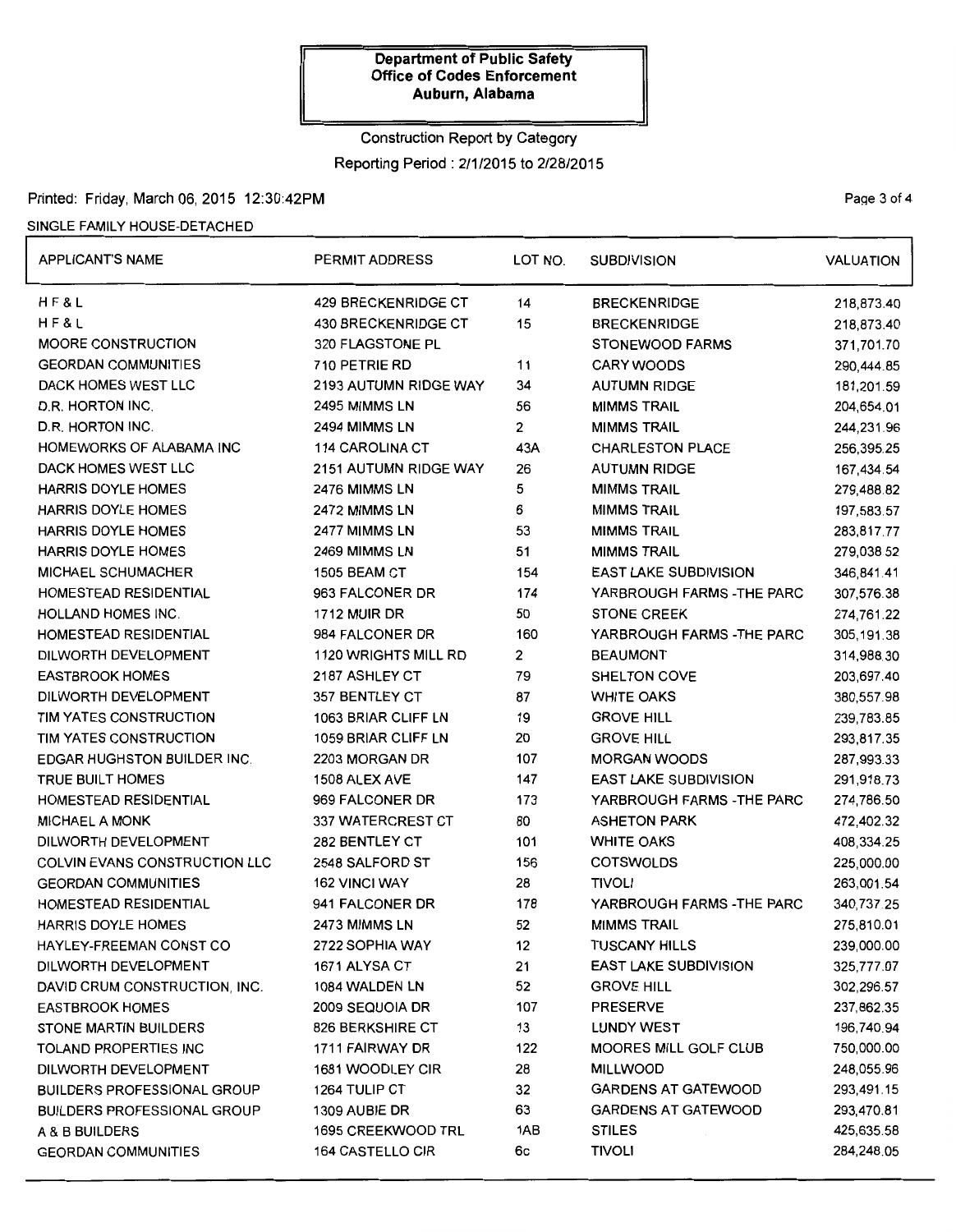# Construction Report by Category Reporting Period : 2/1/2015 to 2/28/2015

## Printed: Friday, March 06, 2015 12:30:42PM

SINGLE FAMILY HOUSE-DETACHED

| <b>APPLICANT'S NAME</b>       | <b>PERMIT ADDRESS</b>   | LOT NO. | <b>SUBDIVISION</b> | <b>VALUATION</b> |
|-------------------------------|-------------------------|---------|--------------------|------------------|
| <b>GEORDAN COMMUNITIES</b>    | <b>165 CASTELLO CIR</b> | 9с      | <b>TIVOLI</b>      | 284,248.05       |
| <b>STONE MARTIN BUILDERS</b>  | 659 DEER RUN RD         | 185     | <b>LUNDY CHASE</b> | 211,878.30       |
| <b>STONE MARTIN BUILDERS</b>  | <b>702 BANBURY ST</b>   | 35      | <b>COTSWOLDS</b>   | 340,070.04       |
| <b>STONE MARTIN BUILDERS</b>  | 2430 DEER RUN CT        | 155     | <b>LUNDY CHASE</b> | 203,506.71       |
| $COUNT = 46$                  |                         |         |                    | 13,337,220.16    |
| STORE/CUSTOMER SERVICE        |                         |         |                    |                  |
| <b>APPLICANT'S NAME</b>       | <b>PERMIT ADDRESS</b>   | LOT NO. | <b>SUBDIVISION</b> | <b>VALUATION</b> |
| THE INFINITY GROUP            | 2431 E GLENN AVE        |         |                    | 28,262.00        |
| $COUNT = 1$                   |                         |         |                    | 28,262.00        |
| STRUCTURE OTHER THAN BUILDING |                         |         |                    |                  |
| <b>APPLICANT'S NAME</b>       | <b>PERMIT ADDRESS</b>   | LOT NO. | <b>SUBDIVISION</b> | <b>VALUATION</b> |
| <b>BAILEY/HARRIS CONST</b>    | 2490 INNOVATION DR      |         |                    | 254,000.00       |
| $COUNT = 1$                   |                         |         |                    | 254,000.00       |
|                               |                         |         |                    |                  |

TOTAL COUNT= 76

TOTAL VALUATION=

34,317,071.62

them Kula

**BUILDING OFFICIAL** 

PaQe 4 of 4